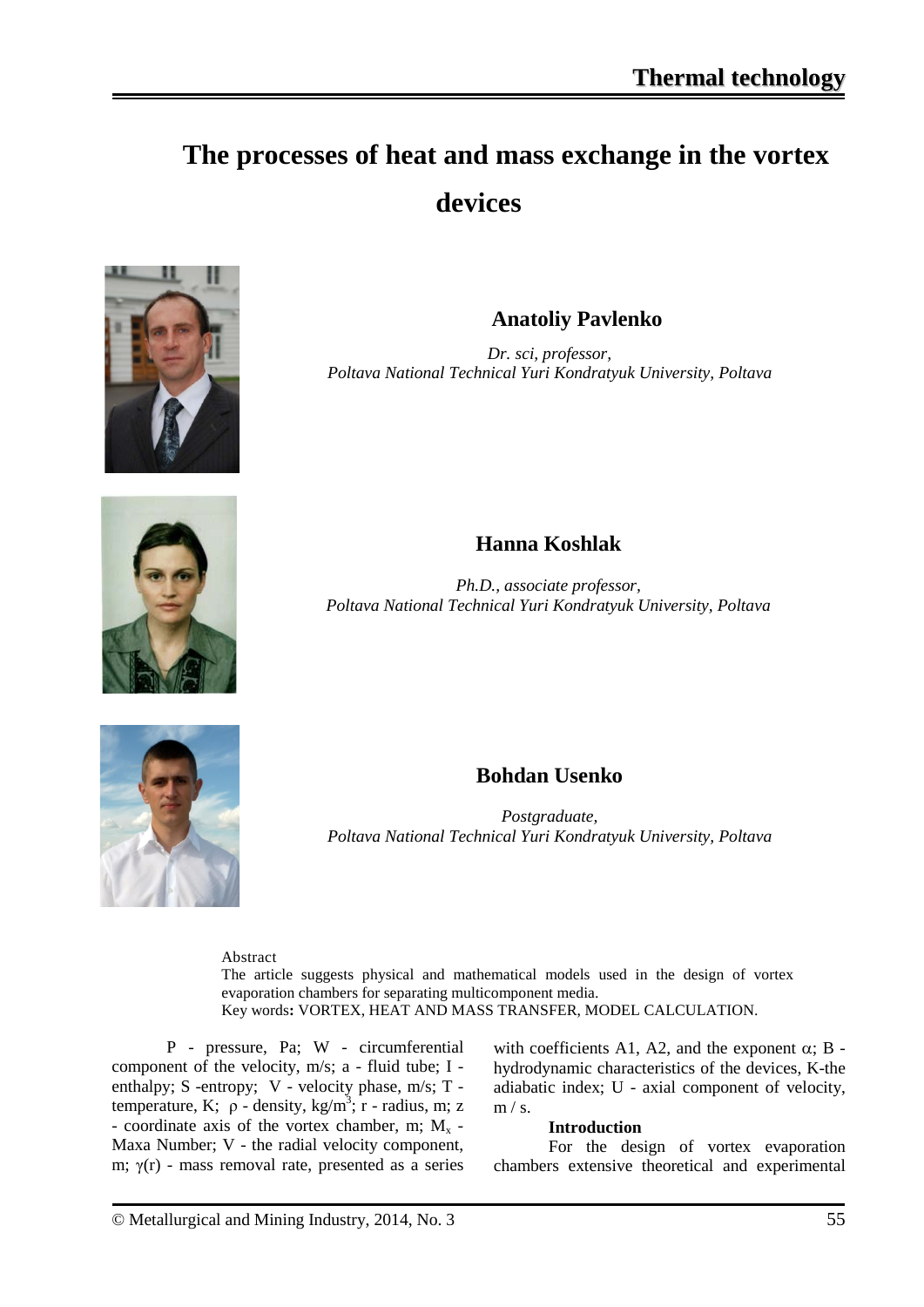researches of aerodynamics of swirling flow in respect with changing in the volume and mass of the setting are required. The basis of investigation should provide a model of liquid flow in the vortex chamber [1] and analyze the possibility of using these results to describe the boiling of vortex flows.

The studies [2] indicate that the relative rotational speed with an increase in temperature (burning oil) in 1.5times increase relative to the speed of the cold flow. Axial velocity increased in 4 times. Relative values of total and static pressures for the heated chamber are higher than for the cold one. At the same time, the qualitative picture of the chamber remained without significant changes.

Let us consider first the physical representation of the process of the vortex flow boiling liquid, thus will be based on a physical model "cold" flow, presented in work [3].

#### **1. Statement of the Problem**

Figure 1 shows the diagram flashing flow. Due to the interaction along the boundaries a1, a2, a3 for cocurrent flow portion due to abrupt speed change section a1, a3 stream breaks up into vortex bundles, elongated along the surfaces parallel to the axis of flow. Vortex model of turbulent mixing layer is also discussed in detail in this work [4]. The resulting structure begins to move under the action of radial pressure drop.

In general, boiling in the flow occurs when the local pressure becomes lower than saturation value at the corresponding saturation temperature. If the device provides a global reduction in pressure, the liquid evaporates completely. When analyzing the results of research [5], a multi-stage model of superheated liquid boiling is traditionally adopted. In the first stage vapor bubbles are generated,



confluenting then into the flow tubes, which are accelerated to a greater extent than the main stream. The more the pressure gradient, the more clearly appear these stages of boiling up. The proposed model describes boiling up flow without reversibility. Application of this approach to the flow without gradient, could idealize this decision. But as vortex motion possible with significant pressure gradient, the assumption of irreversibility is justified and does not contradict the model of hydrodynamic and thermodynamic laws. Thus, referring to the figure 1, there are three areas of single-phase and two-phase flows. When the pressure drops to Pn the steam is generated, which flows in the form of separate tubes without friction heat exchange and stirring. By increasing the volume of the medium and lower density the speed leap is obvious. Tubes of current are characterized

by isentropic flow. The temperature and velocity in section tubes are not changed. With a further drop in pressure new tubes of current steam are created, the amount of liquid decreases. In the case of enough amount of overheating, the liquid evaporates completely. The non-evaporated portion of liquid is distributed in the tube of current in the form of droplets, and moves with the same speed as the steam. Evaporation process inside the vortex is conveniently represented on I-S diagram (Figure 2).

Using the basic thermodynamic relations, we can write an equality which follows from the diagram:

$$
\Delta P = (\Delta I' - T\Delta S)\rho' = S\nu\rho'
$$

This equation is taken as the basis for further development of the model of evaporation and also fully characterizes presented physical model of flashing flow: boiling liquid formed cylindrical zone of vaporization, in which the saturation by vapor increases at approximation to the radius of the vortex while the pressure drops. Evaporation rate and the final pressure value is determined by the level of overheating, on the hypothesis that the size of outlet opening

corresponds to the mass flow of the setting. Following a reduced representation of flow phases, their speeds are different inside the vortex flow [8]. Let us assume that an increase of vapor content the phase velocities are approaching in their values and are aligned in the nozzle [9].

Figure 1 a - settlement scheme (the shaded area two-phase flow).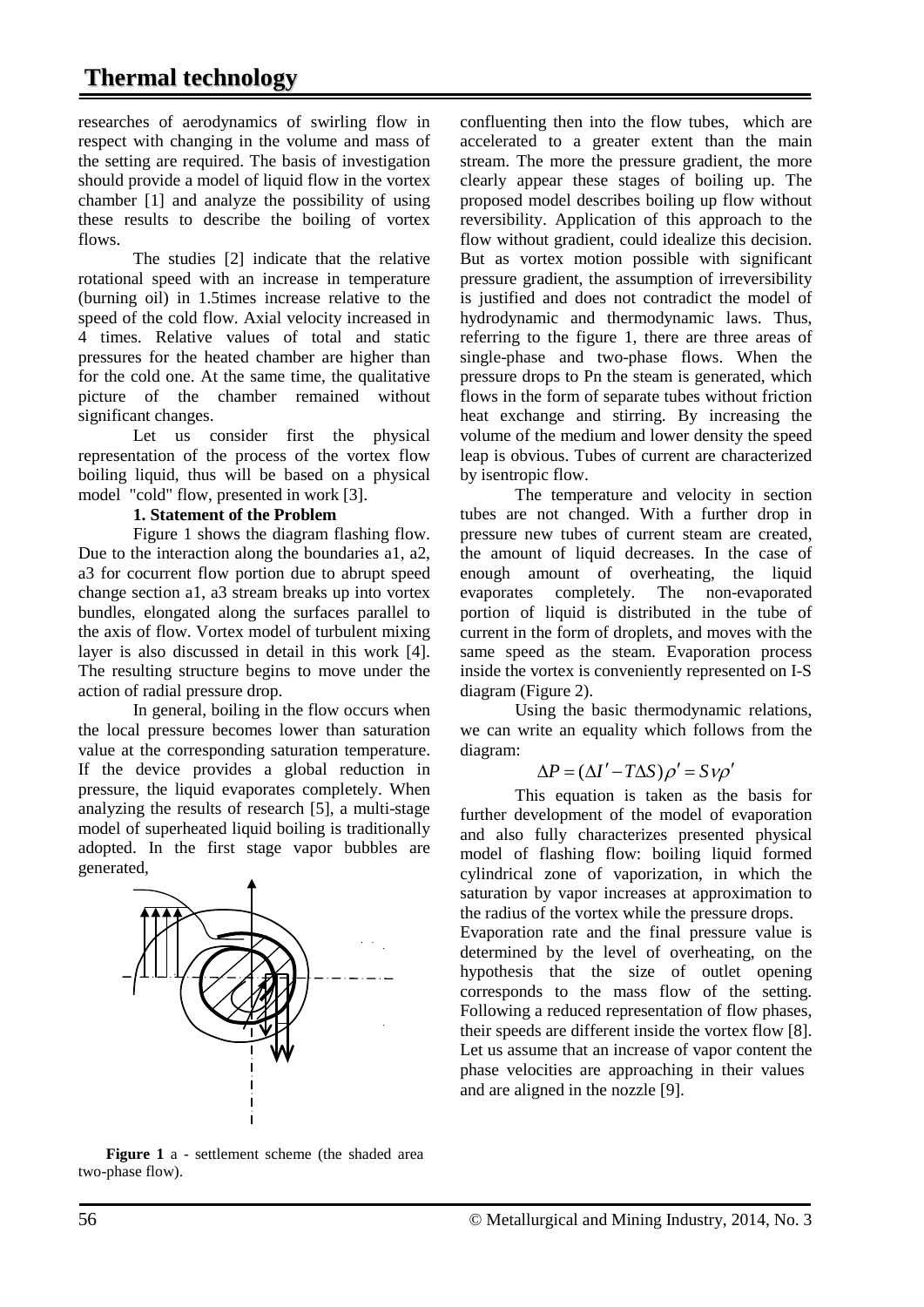

**Figure 2** Representation process of boiling up I-S – diagram

#### **2. Numerical simulation**

I

The proposed above physical model of boiling process of superheated liquid in vortex devices can be represented by the following system of equations for the main area of the vortex:

$$
\begin{cases}\n\frac{dP}{dr} = K\rho M \frac{2}{\kappa} \frac{W^2}{r};\\ \nPV \frac{d(rW)}{r dr} = \frac{1}{k} \frac{d}{dr} \left( \frac{1}{r} \frac{d(rW)}{dr} \right) + \gamma(r)W;\\
\frac{\rho}{r} \frac{d(rV)}{dr} = -\gamma(r);\\
\rho = const.;\\
\gamma(r) = A_1 + A_2 r^{\alpha};\\
\gamma(r) = A_1 + A_2 r^{\alpha};\\
r = 1, V = -1; W = 1; \rho = const;\\
r \to 0, rW = 0\n\end{cases}
$$

Flows in areas of vortex flow can be represented by the following mathematical model:

$$
\begin{cases}\n\frac{\partial P}{\partial r} \left( \frac{B}{M_K} \right)^2 \frac{1}{K} = \frac{4}{3k} \frac{d}{dr} \left( \frac{1}{r} \frac{d(rV)}{dr} \right) + \gamma(r)V - V \frac{dV}{dr} + B^2 \frac{W^2}{dr}; \\
V \frac{d(rW)}{r dr} = \frac{1}{k} \frac{d}{dr} \left( \frac{1}{r} \frac{d(rW)}{dr} \right) + \gamma(r)W; \\
\frac{1}{r} \frac{d(rV)}{dr} + \frac{dV}{dz} = -\gamma(r); \\
U \frac{\partial U}{\partial z} = -\frac{1}{K} \left( \frac{B}{M_K} \right)^2 \frac{\partial P}{\partial z} + \gamma(r)U \\
\rho = const.; \\
\gamma(r) = A_1 + A_2 r^{\alpha}; \\
\gamma(r) = A_1 + A_2 r^{\alpha}; \\
\gamma(r) = 1; V = -1; W = 1; U = 0; P = 1 \\
z = 0, U = 0 \\
r = 0, rW \rightarrow 0; V = 0; U = const.\n\end{cases}
$$
\n(3)

Figure 3 shows the combined solution of (2) and (3) for flashing and "cold" flows. Graphic dependences illustrate the proposed physical representation of the process of liquid boiling in the vortex and are consistent with experimental data of this work[3]. These mathematical models can be at the core of calculation and design of vortex contact apparatus, or vortex devices in which the mass flow is variable, for example, devices for thermal separation of emulsions [6].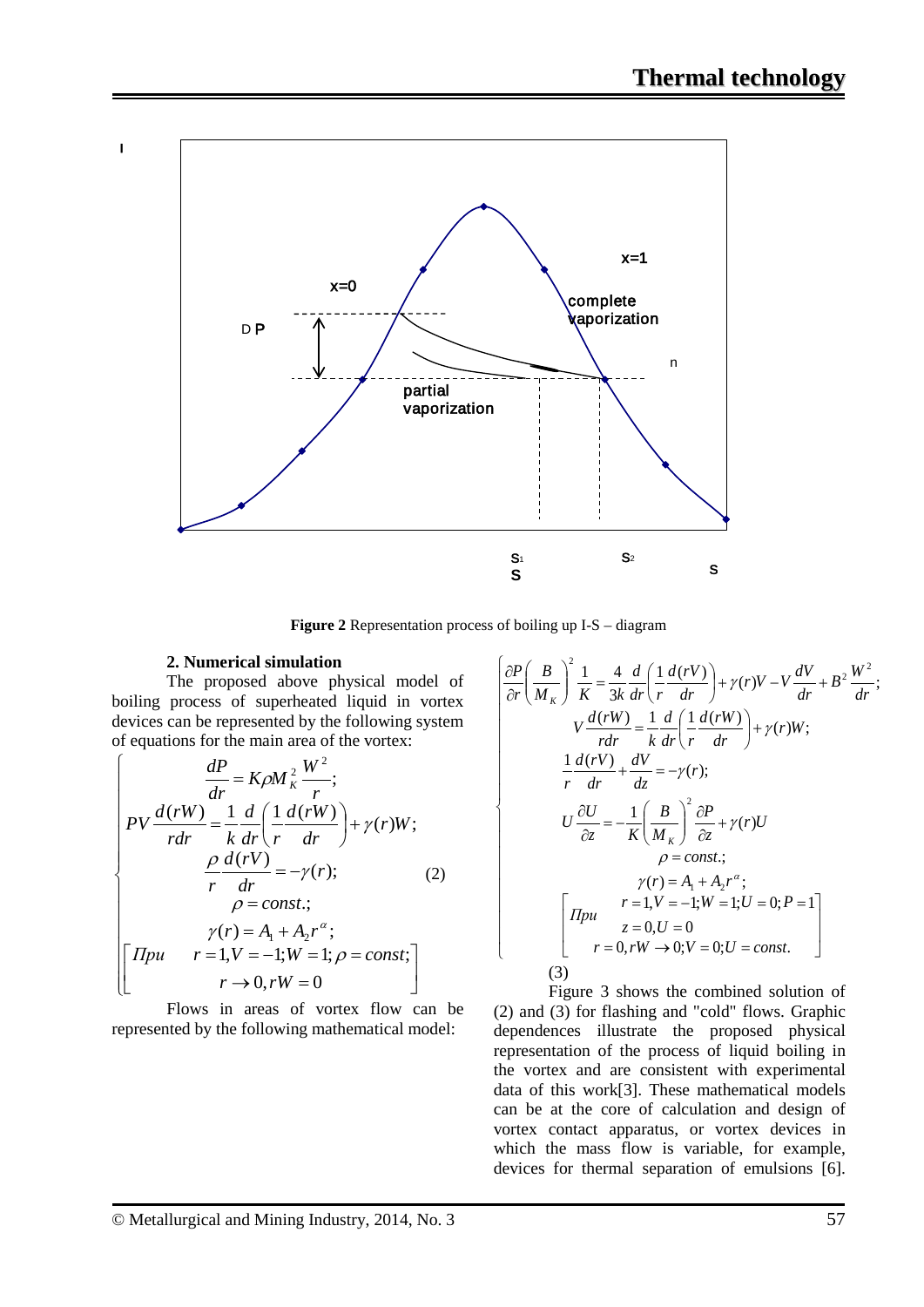## **Thermal technology**

Considering the experience of exploitation of such devices, it should be noted that, as a rule, a vortex flow in the evaporation process is almost completed. Therefore, in many cases  $\gamma(r)=0$  can be taken without substantial error calculation in the system of equations (3).







Solution of the equations can be written as:

$$
V = -\frac{1}{r\rho} \left[ 1 + \int_{1}^{r} \gamma(x) x dx \right]
$$
 (4)

$$
W(r) = r^{1-k} \exp\left\{-k \int_{1}^{r} \frac{1}{z} \cdot \int_{1}^{z} xy(x) dx dz\right\}
$$
(5)

Let us make calculations if  $\gamma(r) = A_1 + A_2 \cdot \alpha$ 

$$
V = -\frac{A_1 r}{2\rho} - \frac{A_2 r^{\alpha+1}}{\rho(\alpha+2)} + \left(\frac{A_1 - 2}{2} + \frac{A_2}{\alpha+2}\right) \frac{1}{r\rho}(6)
$$

We form, nonlinear right side of the first equation.

Desired equation to calculate the pressure field can be represented in the form of:

$$
\left\{\n \frac{dP}{dr} = f_3(r)\n \right.\n \left.\n P(r) = 1 + \int_{1}^{r} f_3(r) dr\n \right.\n \tag{7}
$$

where:

$$
f_3(r) = k\rho M_k^2 f_2^2(r) \cdot r^{1-2k} - k \left(\frac{M_k}{B}\right)^2 \cdot f_1(r)
$$

#### **4. Discussion of results**

From the graph in Figure 3, which reflects the dependence of medium pressure on the radius of vortex follows that the qualitative characteristics of this function remain unchanged when heated. However, in case of reaching the saturation temperature, pressure field deforms substantially up to keeping a constant value, which is almost equal to the inlet pressure. Such critical modes of the device operation should be assessed on the stage of forecasting of working structural and technological parameters.

The graphs of Figure 3 also reflect a change in the flow rate in the case of phase transition, i.e. increase or reduction of medium volume in the vortex layer.

Calculated dependences are in satisfactory agreement with the experimental data obtained in a vortex device, through which superheated water relatively by normal conditions was passed.

#### **5. Conclusions**

To determine the quantitative characteristics of the process, it is necessary to know the mass flow rate (mass removal)  $\gamma(r)$  and also to clarify the pole slipping coefficient value.

From the represented data follows that the change of vortex flow weight at EFV boiling in the vortex evaporator (during combustion, condensation, etc.) leads to deformation of pressure fields and velocity